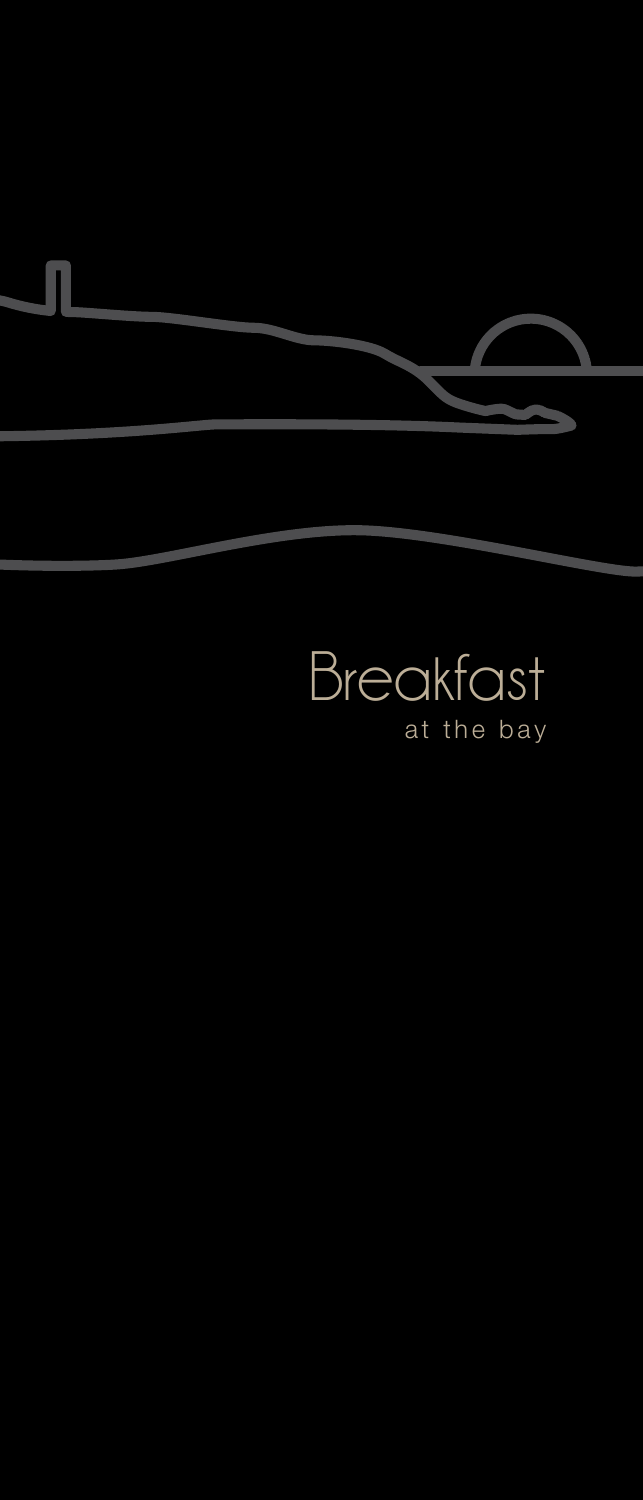# GOOD MORNING

To enjoy a quick service for breakfast, we invite you to help yourself to the selection of juices, fresh fruits and bakery, compotes and hot grill items from the buffet at your leisure.

Please place your order for toast, teas and coffee, from the kitchen and signature breakfast dishes from your table with our waiting staff.

### Alternatively

To allow for a more relaxed service, your waiting staff will be pleased to take your breakfast order for hot & cold food and serve it at your table.

### Room Service

Should you require breakfast to be served in your room, please note a £5 per person room service charge will apply. *Guests on Room Only basis: £18.50*

### From the Kitchen

### Smoked Haddock & Poached Eggs

Grilled Fish of the Day

### Fresh Porridge Oats

#### **Omelette**

Choose from cheese, ham, mushroom, onion, pepper, tomato

#### Vegetarian

Vegetarian sausages, poached eggs, beans, mushrooms, hash brown & tomato

#### Vegan

Vegan sausages, beans, mushrooms, hash brown & tomato

### Signature Breakfast

*\*Additional supplements to below items applies to all guests. Guests on Room Only basis will be charged £18.50 plus any supplement charges.*

#### Eggs Benedict \*£8.00

Warm toasted muffin, streaky bacon, hollandaise sauce

### Smoked Salmon & Scrambled Eggs \*£8.00

### Champagne Breakfast

Scrambled eggs and smoked salmon, plus a glass of champagne and orange juice *(Supplement of £15 per person if on breakfast inclusive terms, £33 if room only)*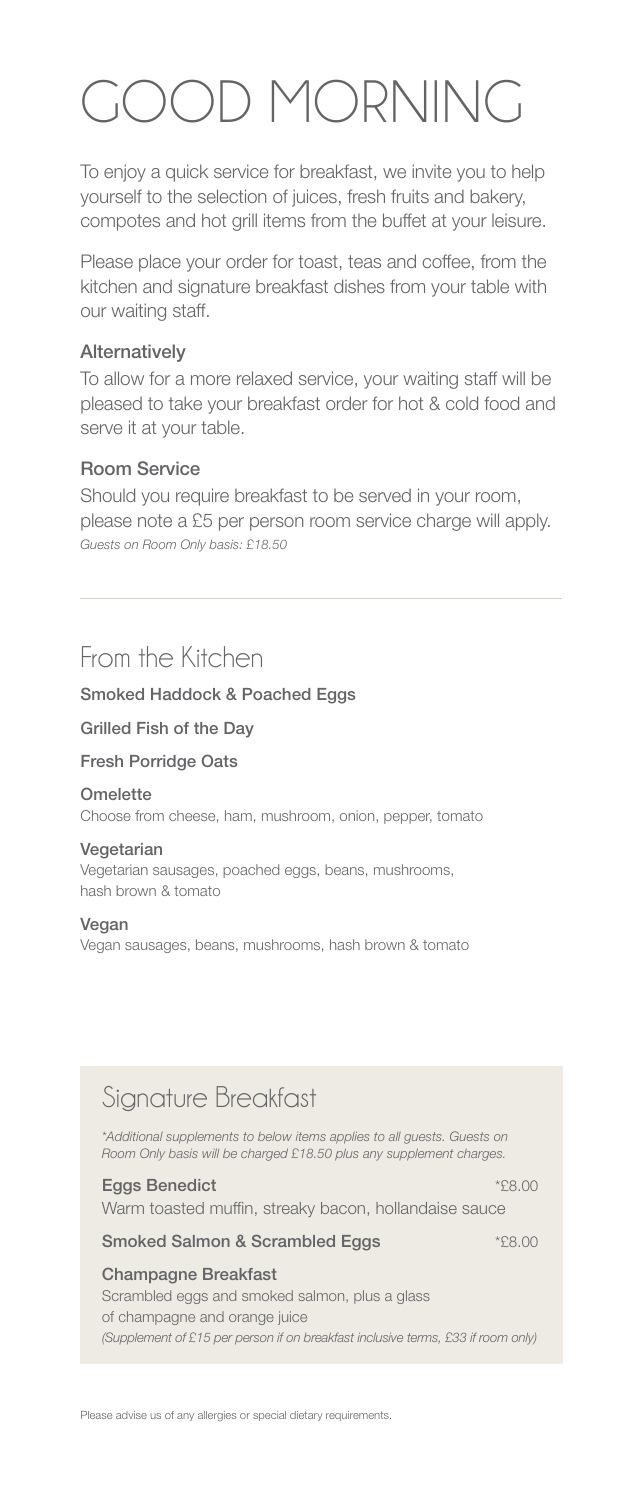### Please choose from:

### Beverages

English Breakfast Tea Freshly Brewed Coffee Decaffeinated Tea & Coffee Specialty Teas & Infusions Hot Chocolate **Cappuccino** Espresso

### The Continental Buffet

Fruit Juices, Iced Milk Choice of Granola, Cereals, Muesli, Nuts & Raisins **Charcuterie** West Country & Continental Cheeses Chilled Natural & Fruit Yogurts Fresh Fruits & Marinated Compotes Feta Cheese & Olives

### The Bakery

Freshly Baked Artisan Breads Warm Croissants, Muffins & Morning Pastries Butter Milk Pancakes with Maple Syrup, Pecan Nuts Hot Belgian Waffles, Berry Compote, Maple Syrup

### The Great West Country Breakfast Buffet

Free Range Eggs To your liking - poached, scrambled, fried or boiled Crispy Bacon West Country Pork Sausages Fried Bread Baked Beans Hash Brown Potatoes Button Mushrooms Grilled Tomato Cornish Hog's Pudding Black Pudding